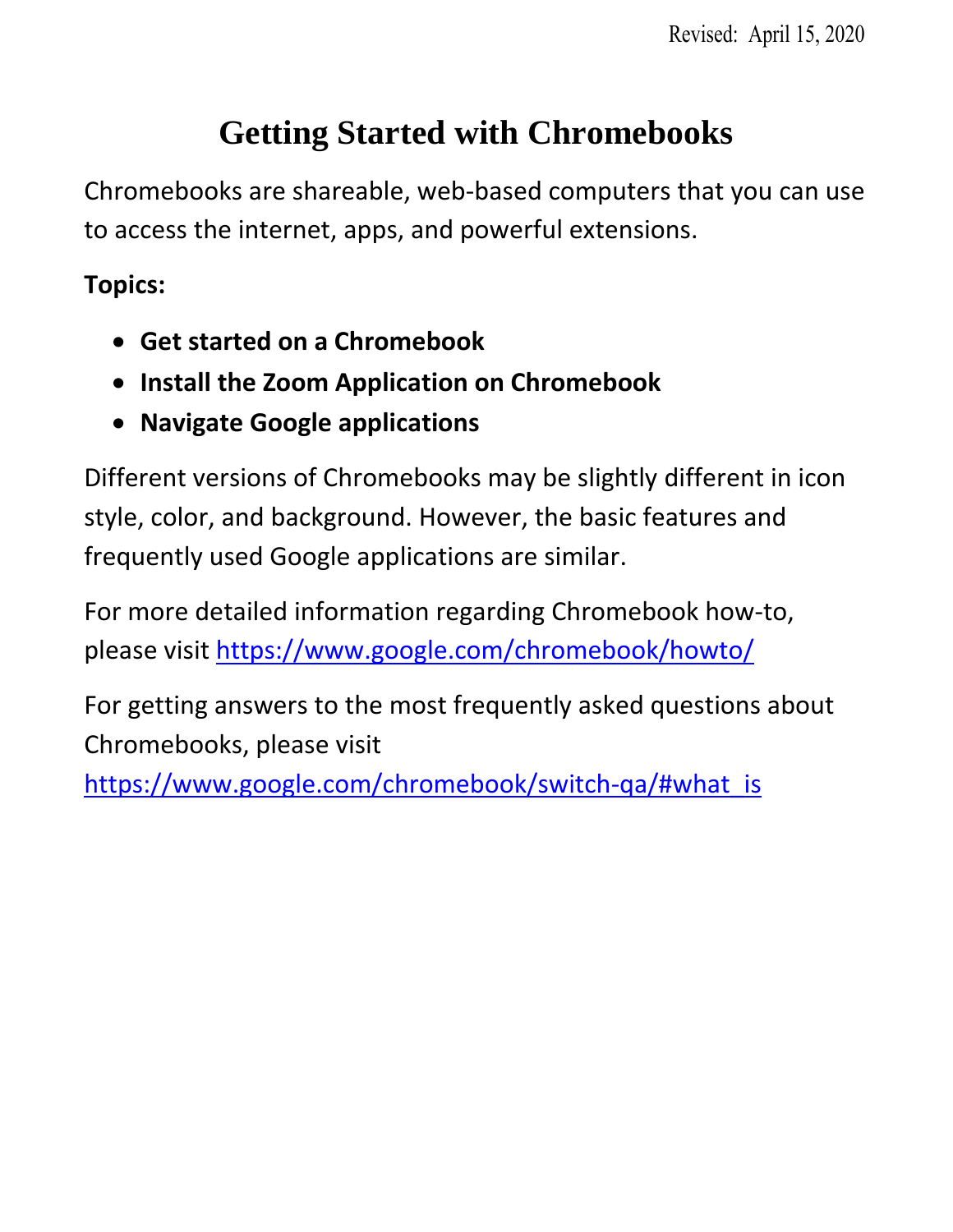- **Get started on a Chromebook**
- 1. Turn on the power. If it doesn't turn on, hold down the power key for 15 seconds.



2. Click Status Tray/Clock Icon. Then connect to a WiFi network.

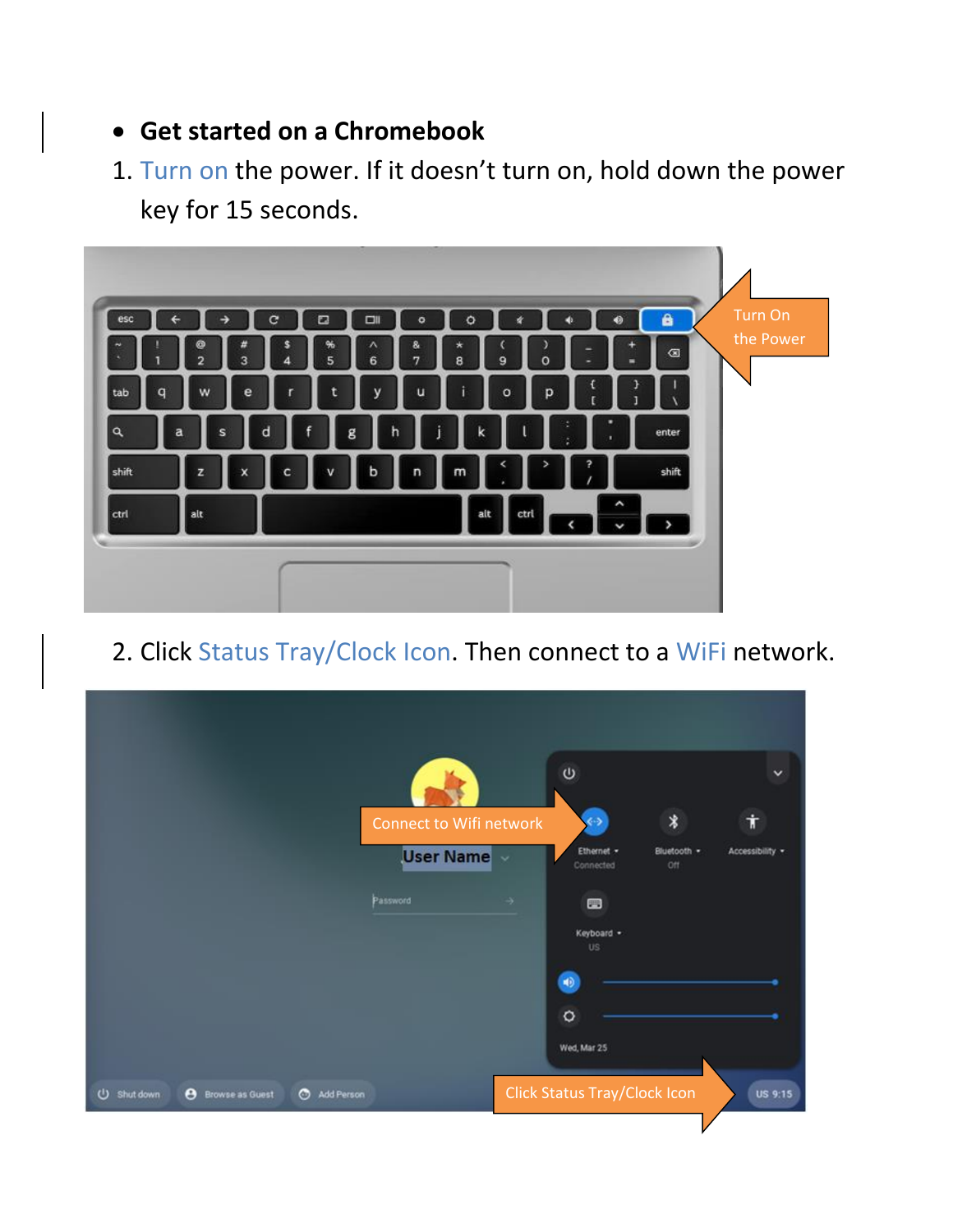3.If your name is not on the drop-down menu, click Add Person.



### 4.Sign in to your Chromebook with your Google account.

| Email or phone -      | Sign in to your Chromebook | Sign in with Google |      |                   |
|-----------------------|----------------------------|---------------------|------|-------------------|
| <b>Forgot email?</b>  |                            | Account             |      |                   |
| <b>Create account</b> |                            |                     | Next | <b>Click Next</b> |
|                       |                            |                     |      |                   |
|                       |                            |                     |      |                   |
|                       |                            |                     |      |                   |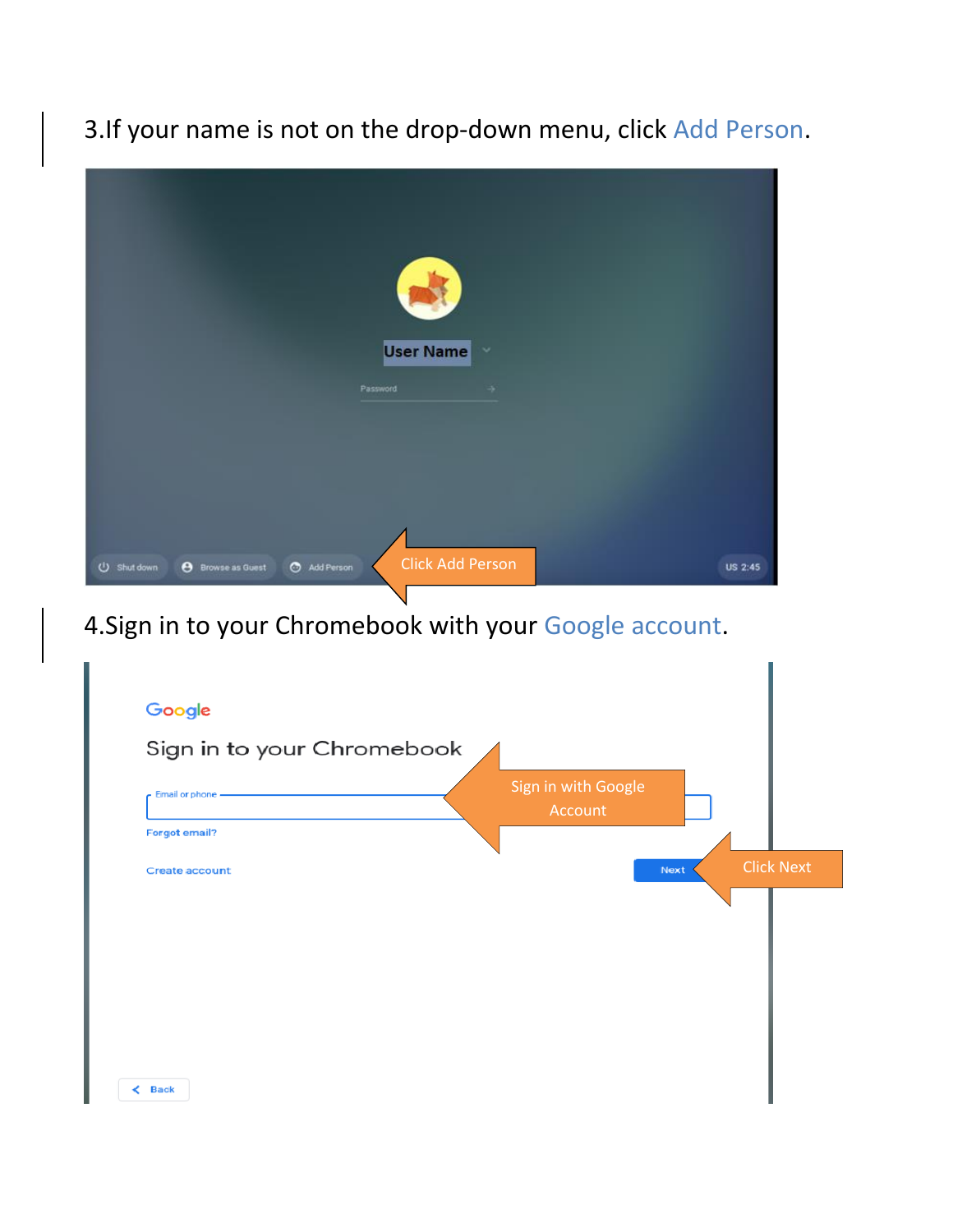- **Install the Zoom Application on Chromebook**
- 1. After you successfully sign in to your Chromebook with your Google account, open the Chrome browser.



If your screen shows the Zoom sign-in page like in step 6, you can go directly to step 6, skipping steps 3, 4, and 5. Otherwise, continue to step 3.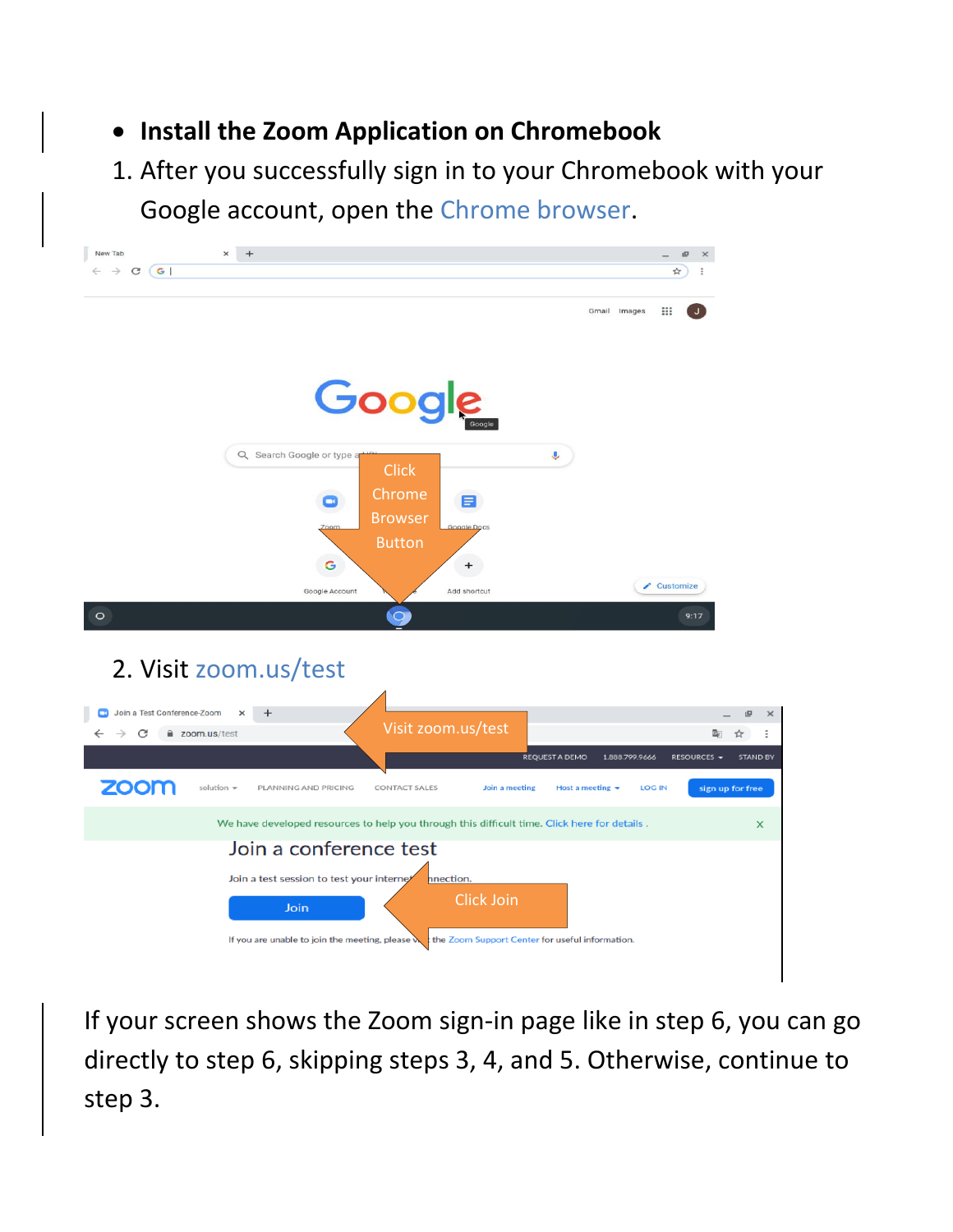## 3. Click Install from Chrome Web Store.



## 4. Click Add to Chrome.

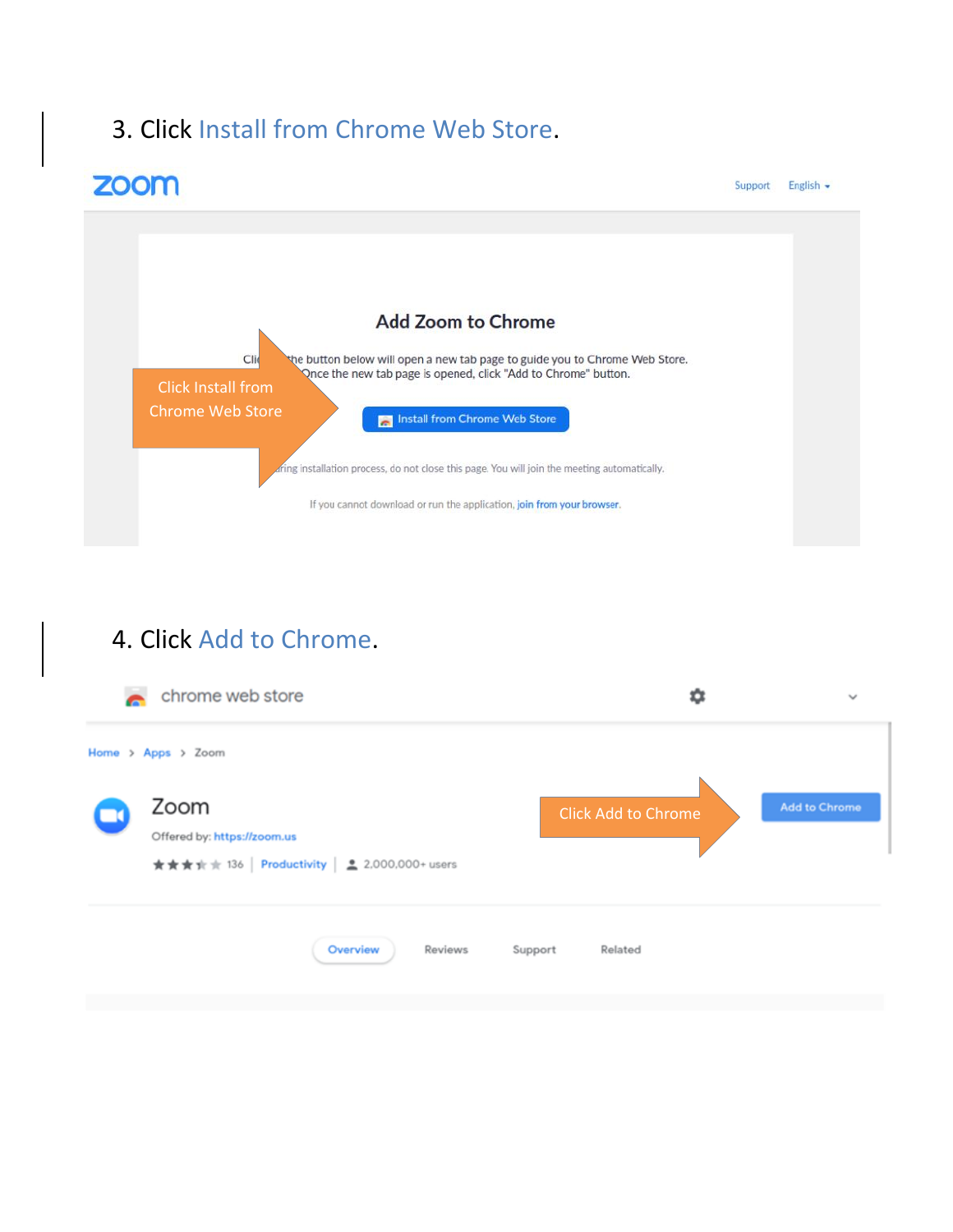## 5. Pop-up window shows below. Click on Add app.

| chrome web store<br>e               | $\times$<br>Add "Zoom"?<br>с                                                                                                | ກ | $\checkmark$ |
|-------------------------------------|-----------------------------------------------------------------------------------------------------------------------------|---|--------------|
| Home > Apps > Zoom                  | It can:<br>Exchange data with any device on the local ne<br>met<br>Add<br>Write to files and folders that you open in the a |   |              |
| Zoom<br>Offered by: https://zoom.us | App<br>Use your microphone and camera<br>Communicate with cooperating websites<br>Capture content of your screen            |   | Checking     |
| ★★★ ★ ★ 136 Productiv               | Cancel<br>Add app                                                                                                           |   |              |

#### 6. Enter Zoom Meeting ID, Username, and click Join.

| Join a meeting                              |                   | Sign In |  |
|---------------------------------------------|-------------------|---------|--|
|                                             |                   |         |  |
| <b>Enter Meeting ID</b>                     | <b>Meeting ID</b> |         |  |
|                                             |                   |         |  |
| <b>Enter Username</b>                       | Student           |         |  |
| Jon't connect to audio<br>Turn off my video | グ                 |         |  |
|                                             |                   |         |  |
| <b>Click Join</b>                           | Join              |         |  |
|                                             |                   |         |  |
|                                             |                   |         |  |

You have successfully downloaded Zoom to your Chromebook. Next time the Zoom application will either appear directly or can be found under All Apps.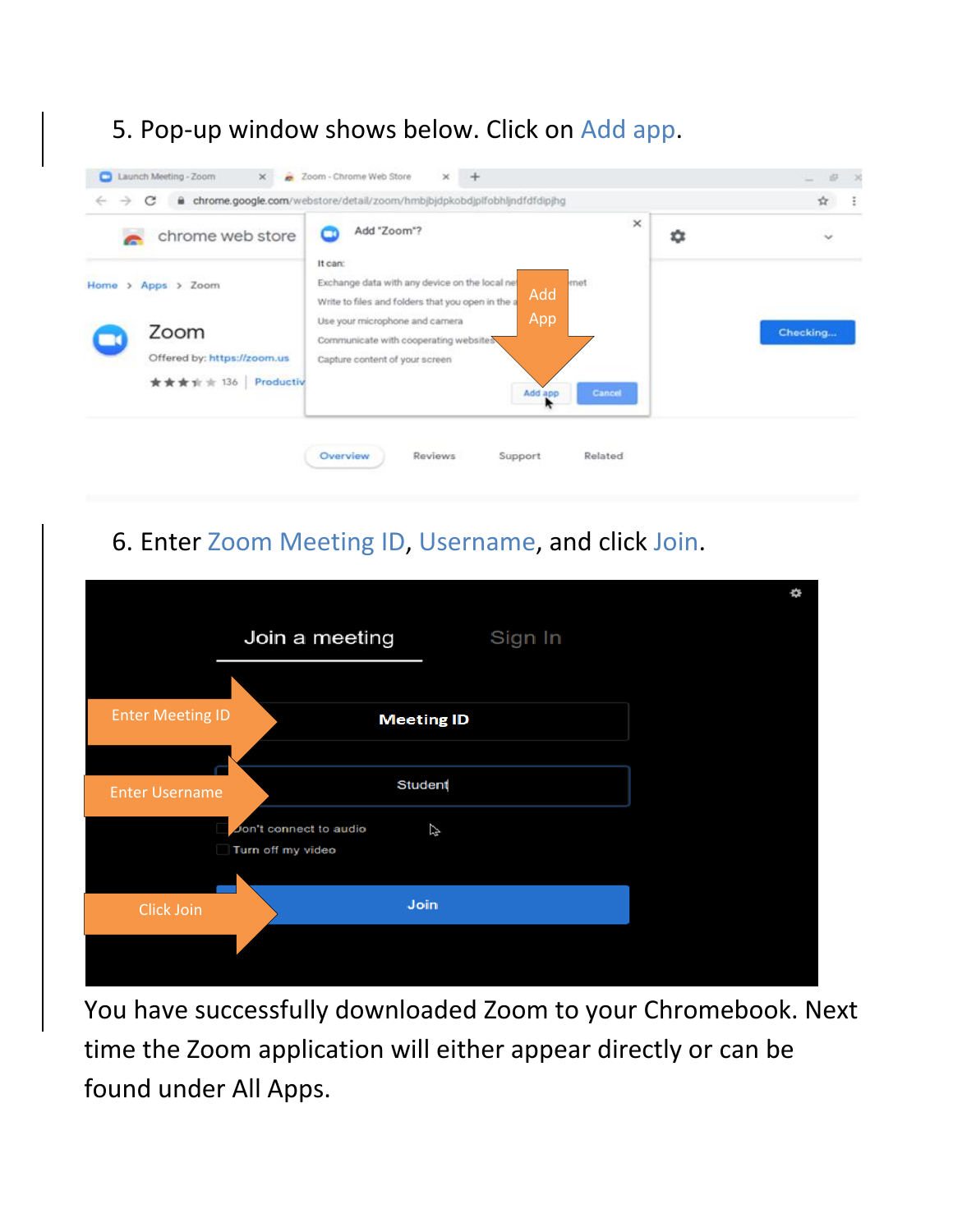- **Navigate Chromebooks and Google apps**
- 1. Click Launcher.



2. Frequently used apps show below.

|         |                                    | $\hat{\phantom{a}}$ |                                  |
|---------|------------------------------------|---------------------|----------------------------------|
|         | G<br>Search your device, apps, web |                     |                                  |
|         | 2com                               | Camera<br>Files     | Frequently used apps<br>Settings |
| $\circ$ |                                    |                     | 2:58                             |

3. Click on Arrow.

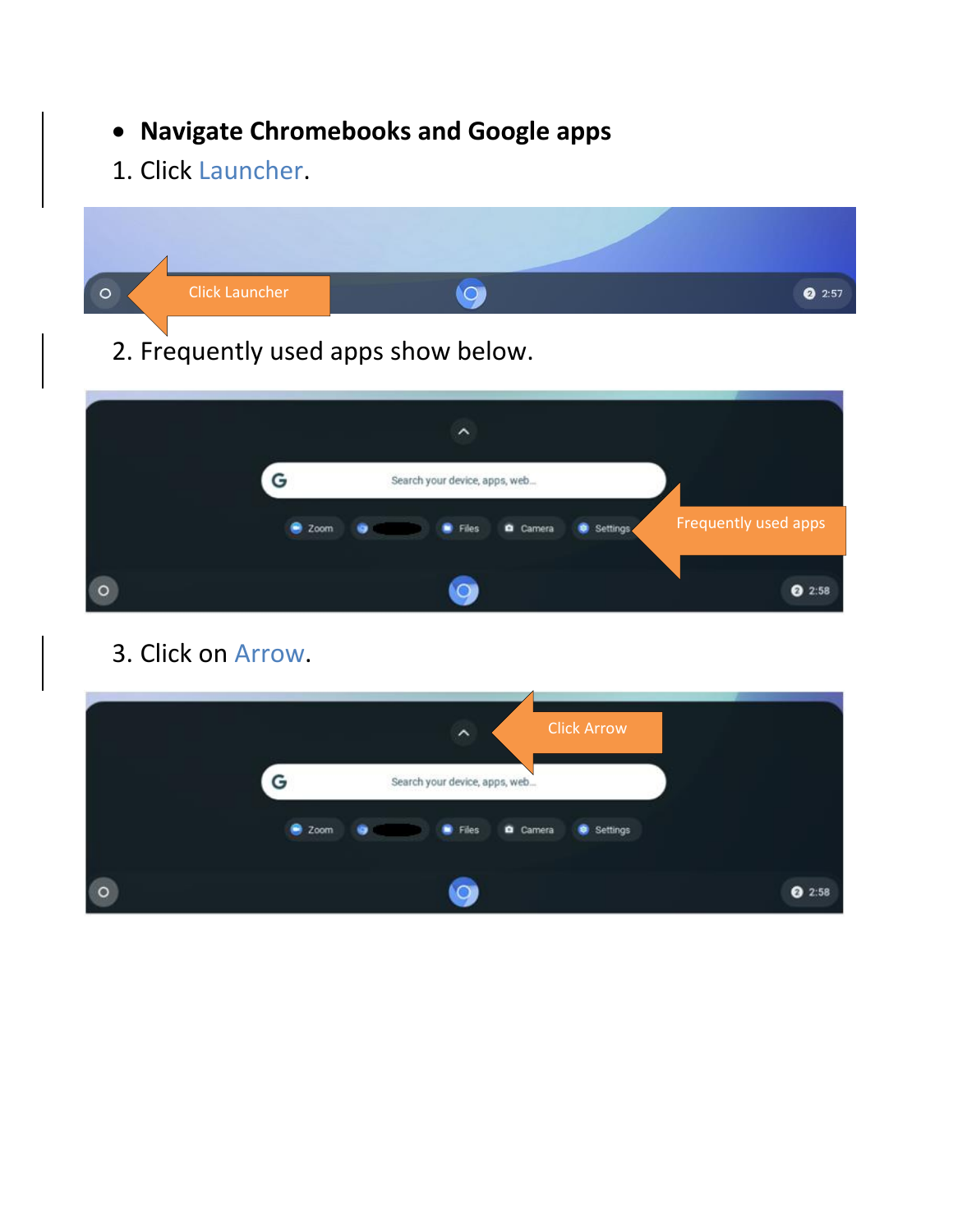#### 4. More apps appear.

|         | $\mathbf{G}$  | Search your device, apps, web |          |                  |
|---------|---------------|-------------------------------|----------|------------------|
|         | <b>C</b> zoom | Camera<br>Files               | Settings |                  |
|         |               |                               | ▔        | More Apps Appear |
|         | Files         | Camera                        | Zoom     |                  |
|         |               |                               |          |                  |
|         |               |                               |          |                  |
|         |               |                               |          | ٠                |
|         |               | $\mathbb{N}$                  |          | $\circ$          |
|         |               |                               |          |                  |
|         |               |                               |          |                  |
|         |               |                               |          |                  |
|         |               |                               |          |                  |
|         |               |                               |          |                  |
|         |               |                               |          |                  |
| $\circ$ |               | $\circ$                       |          | 2:58             |

## 5. Click Chrome browser. Start search.

| New Tab            | $+$<br>$\times$               |                        |                             |              | $\mathbb{E}$<br>$\times$ |
|--------------------|-------------------------------|------------------------|-----------------------------|--------------|--------------------------|
| C<br>$\rightarrow$ | Q Search Google or type a URL |                        |                             |              | Ξ<br>☆                   |
|                    |                               |                        |                             |              |                          |
|                    |                               |                        |                             |              |                          |
|                    |                               |                        |                             |              |                          |
|                    |                               |                        |                             |              |                          |
|                    |                               |                        |                             |              |                          |
|                    |                               | Google                 |                             |              |                          |
|                    |                               |                        |                             |              |                          |
|                    |                               |                        |                             |              |                          |
|                    | $Q_1$<br>$\mathbb I$          |                        |                             |              | <b>Start Search</b>      |
|                    |                               |                        |                             |              |                          |
|                    |                               |                        |                             |              |                          |
|                    |                               | G                      |                             |              |                          |
|                    | Zoom                          | Google Account<br>Zoom | Web Store                   | Add shortcut |                          |
|                    |                               |                        |                             |              |                          |
|                    |                               |                        |                             |              |                          |
|                    |                               |                        | <b>Click Chrome Browser</b> |              | $\angle$ Customize       |
| $\circ$            |                               | 0                      |                             |              | 4:07                     |
|                    |                               |                        |                             |              |                          |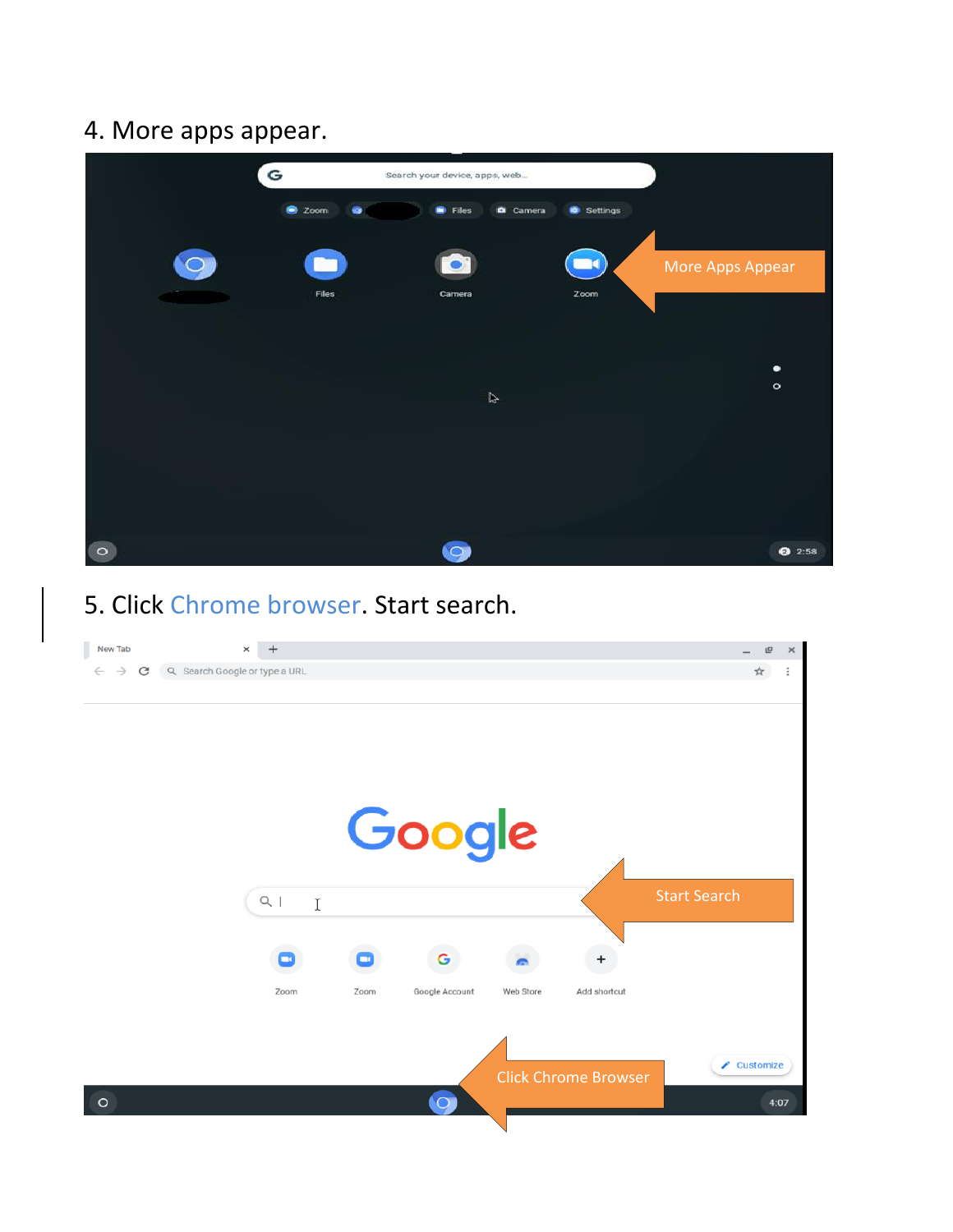

#### 6.Click Google apps. All web-based Google apps show below.